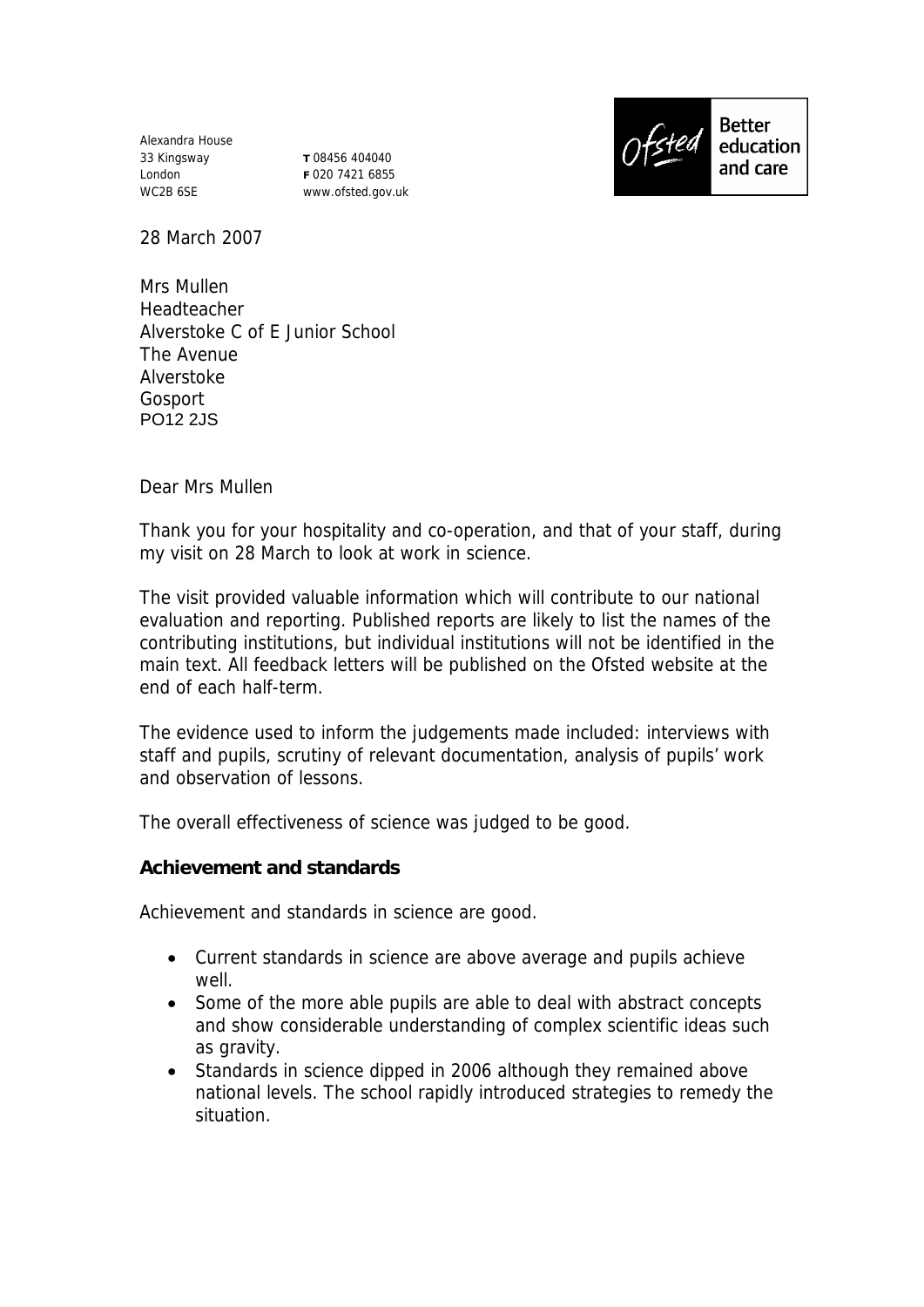Analysis of information on pupil performance indicates that, in the past, more able pupils did not make enough progress across the key stage. However a comparison of attainment levels on entry to the key stage shows that many pupils started in Year 3 with higher levels in science than in their other subjects, particularly writing

## **Quality of teaching and learning in science**

The quality of teaching and learning in science is good with some outstanding features.

- Teaching focuses strongly on an experimental approach using a wide range of strategies to develop all aspects of the investigative process.
- Teachers are confident in teaching science and have clear expectations of pupils' behaviour and achievement.
- Teachers plan for a variety of activities in each lesson to meet the pupils' diverse needs. Within this planning there are particular examples of innovative strategies that link directly to the pupils' own interests.
- Pupils respond well to this approach. They speak enthusiastically about their science lessons and see it as a very practical subject. Pupils also understand the need to think about and analyse the outcomes of investigations so that they can improve their skills and the quality of their work.

## **Quality of curriculum**

The quality of the curriculum is good.

- Science is taught as a separate subject. The science team are writing their own scheme of work using QCA and published schemes as resource and stimulus materials. The scheme is being carefully designed to make sure it meets the learning needs of the pupils and to make science exciting and engaging.
- The curriculum incorporates many opportunities for developing pupils' thinking and learning skills through explorations and investigations.

**Leadership and management of science**

Leadership and management of science are good.

- Science is managed and planned very effectively by an innovative grouping of three members of the school including a governor with a science background. The team has an up to date picture of the current situation in science and a clear vision for future direction.
- Curriculum creativity is being positively encouraged and has good potential for making science more interesting and relevant to the pupils.